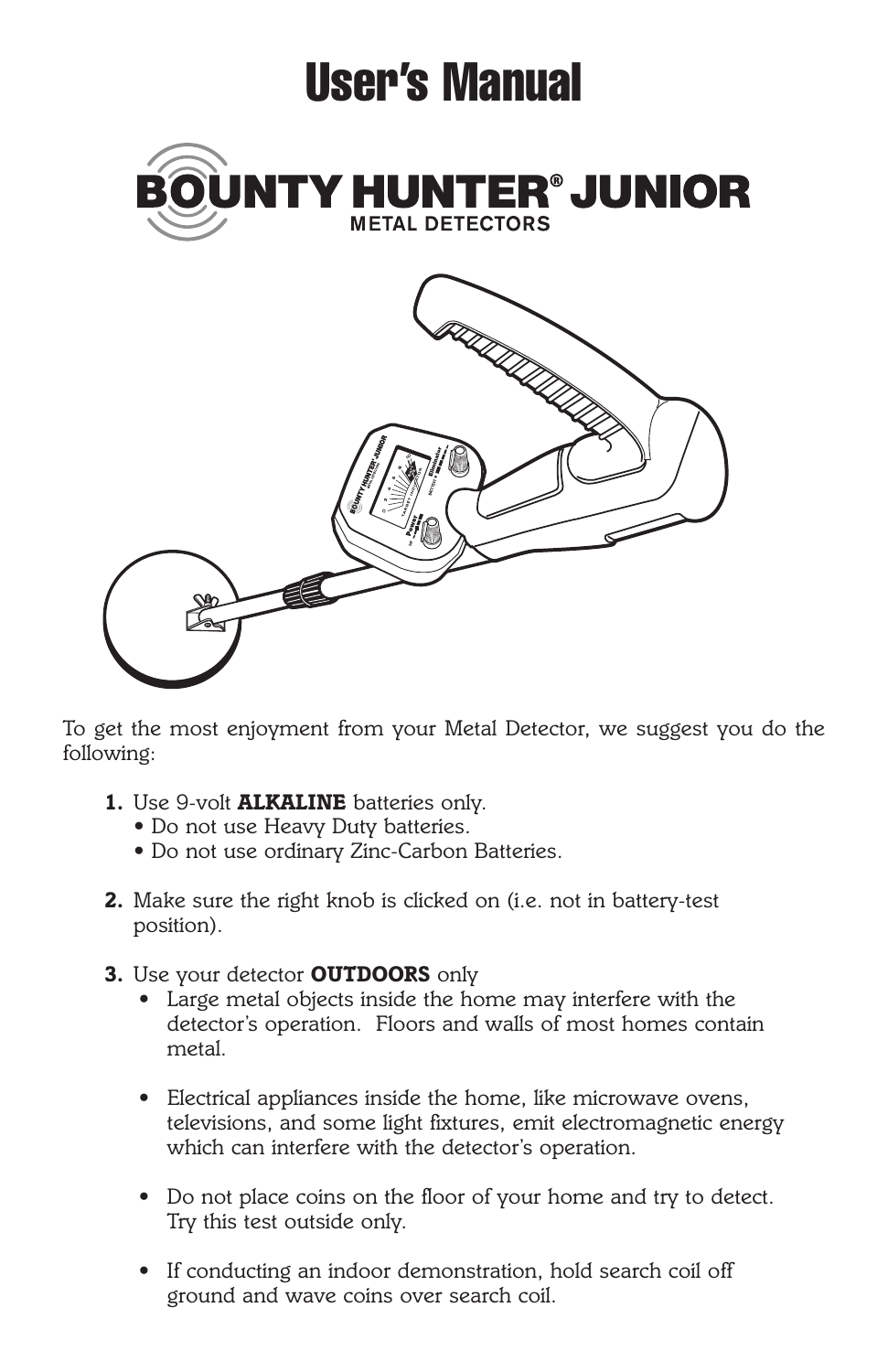### **Installing Batteries**

*Use 9-volt ALKALINE batteries only!*

*1. Remove the battery door from the underside of the detector.*





- *2. Pull out the two battery connectors.*
- *3. Snap on two 9-volt ALKALINE batteries. Do not use Heavy Duty or ordinary Zinc Carbon batteries.*
- *4. Place batteries into compartment one on top of the other.*



*5. Replace the battery door. Slide over until it shuts securely in place.*

*All battery brands differ slightly in size.*

*If you want to secure the batteries more tightly in the compartment, feed the battery wires underneath and between the batteries.*



*If batteries fit too tightly, causing battery door to bulge, move battery wires toward front of compartment, not between the batteries.*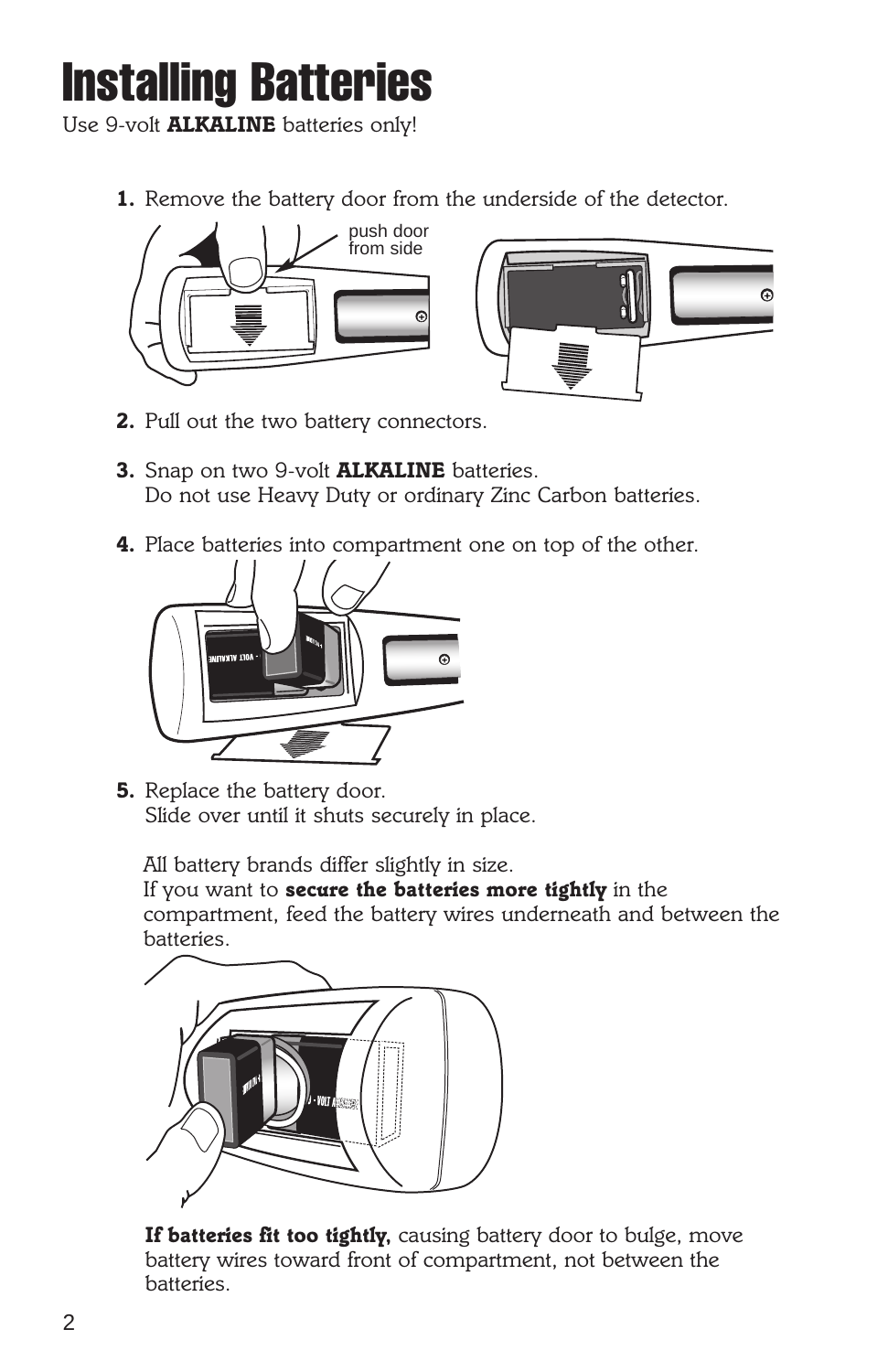## **Quick-Start Demo**

*Try this quick way to demonstrate the basic features of your metal detector:*

- *I. Supplies Needed*
	- *a. A nail*
	- *b. A zinc penny (pennies dated after 1982 are made of zinc)*
	- *c. A quarter*
- *II. Position Your Detector*

*Keep the detector away from floors, walls, and metal objects. One person holds the detector still, so that another can sweep coins under the coil.*

*Sweep coins under the bottom of the search coil.*



- *III. Beginning Settings*
	- *a. Left Knob: At 6:00 position*
	- *b. Right Knob: Click on, but keep counterclockwise*



- *IV. Detecting All Types of Metals*
	- *a. Wave each object over the search coil. Notice the tone is loudest as the object passes over the center.*
	- *b. Pass each object at varying distances from the search coil. Notice that the sound gets louder as the object moves closer to the search coil. Also notice that beyond a certain distance, the object is no longer detected.*
- *V. Eliminating Some Metals*
	- *a. Wave the nail and slowly turn the right knob to the right. • Notice where the nail is eliminated from detection*
	- *b. Wave the penny and keep turning the right knob until the penny is eliminated from detection*
	- *c. Wave the quarter*
		- *Notice that the quarter is never eliminated from detection.*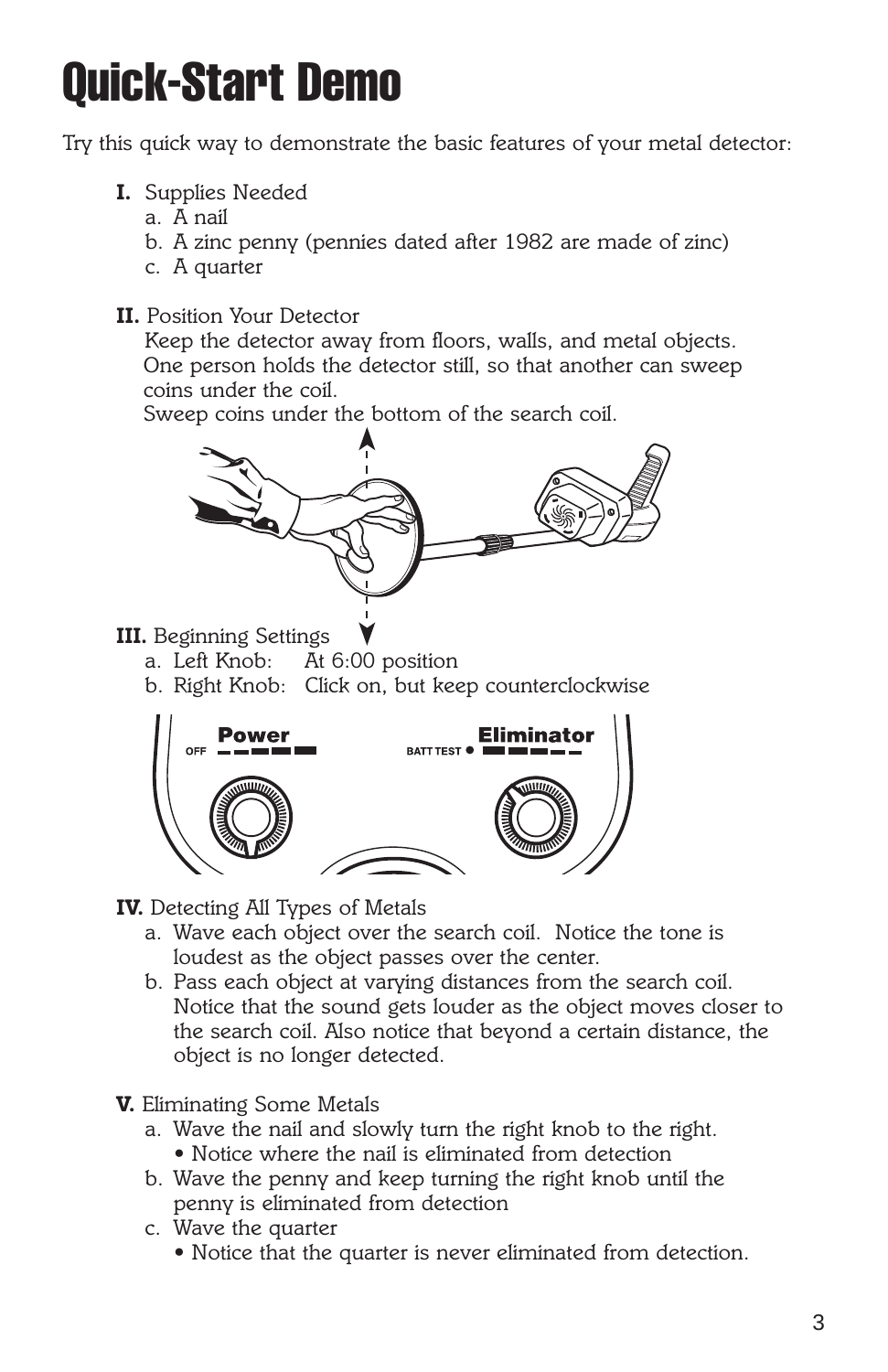# **Adjusting Length**

*Loosen the tube clamping nut 1/4 turn*



*Extend tube assembly*

- *1. Grasp the top tube with one hand.*
- *2. Grasp the search coil with the other hand.*
- *3. Pull two sections apart to slide the bottom tube out of the top tube.*



*Establish Tube Length*

- *1. Pivot the search coil perpendicular to the tube.*
- *2. Place detector in user's hand, with arm extended.*
- *3. Adjust tube length so that search coil rests on the ground, close to the user's feet.*
- *4. Align the coil to the detector body.*
- *5. Tighten the tube clamping nut, while holding the search coil in place on the ground to prevent twisting of the tube assembly while tightening.*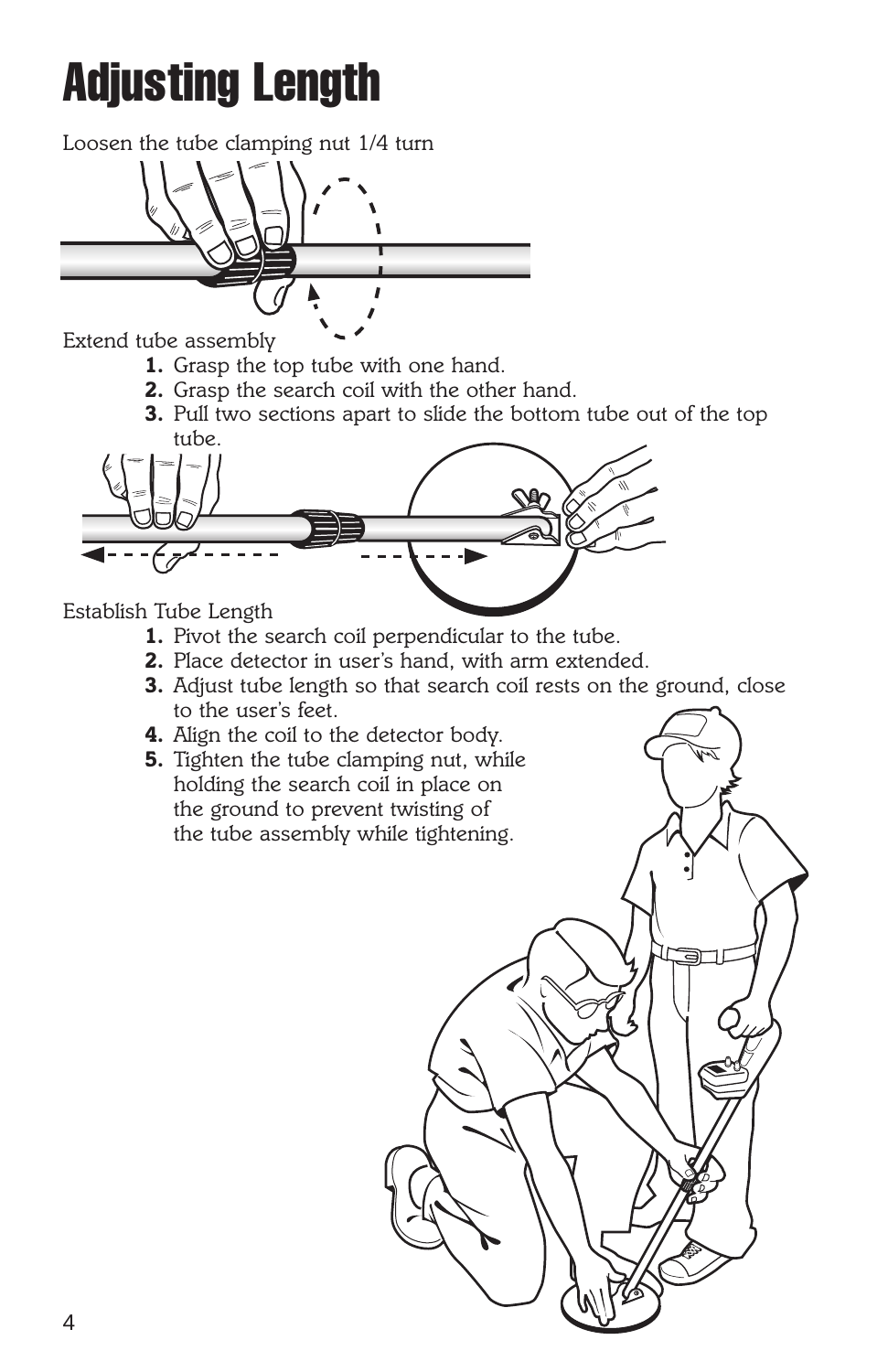# **Battery Test**

*Click the right knob fully counterclockwise (all the way to the left), in order to test the batteries.*

*If the batteries are good, the needle will move to the right and enter the green zone on the indicator label.*



*If the needle does not enter the green zone, replace the batteries.*

### **Practicing Outside**

- *1. Turn the detector on*
	- *a. Rotate left knob clockwise to a high sensitivity setting.*
	- *b. Click right knob on to exit the "battery test" mode.*
	- *c. Maintain right knob in counterclockwise position, but do not click into the "battery test" mode.*
- *2. Find a clear area in the grass Sweep the search coil around the grass to find an area where the detector does not beep. In order to test your detector, you must first find an area free of metal objects.*
- *3. Toss these metal objects on the ground*
	- *a. A nail or other iron object like a small screwdriver*
	- *b. A zinc penny (dated after 1982)*
	- *c. A quarter*
- *4. Keep the objects spaced apart on the ground*
- *5. Sweep the search coil over each of the objects*
	- *a. You must keep the search coil moving.*
	- *b. Notice that the sound is loudest when the metal object is under the center of the search coil.*
	- *c. While sweeping back and forth, slowly raise the search coil several inches off the ground.*

*Notice that the sound is louder when the search coil is closer to the objects.*

*6. Turn the right knob progressively to the right while passing the search coil over each of the objects*

*The nail (or small iron object) is eliminated from detection with the right knob in approximately the 3:00 position. The zinc penny (pre-1982) is eliminated from detection with the right knob in approximately the 6:00 position.*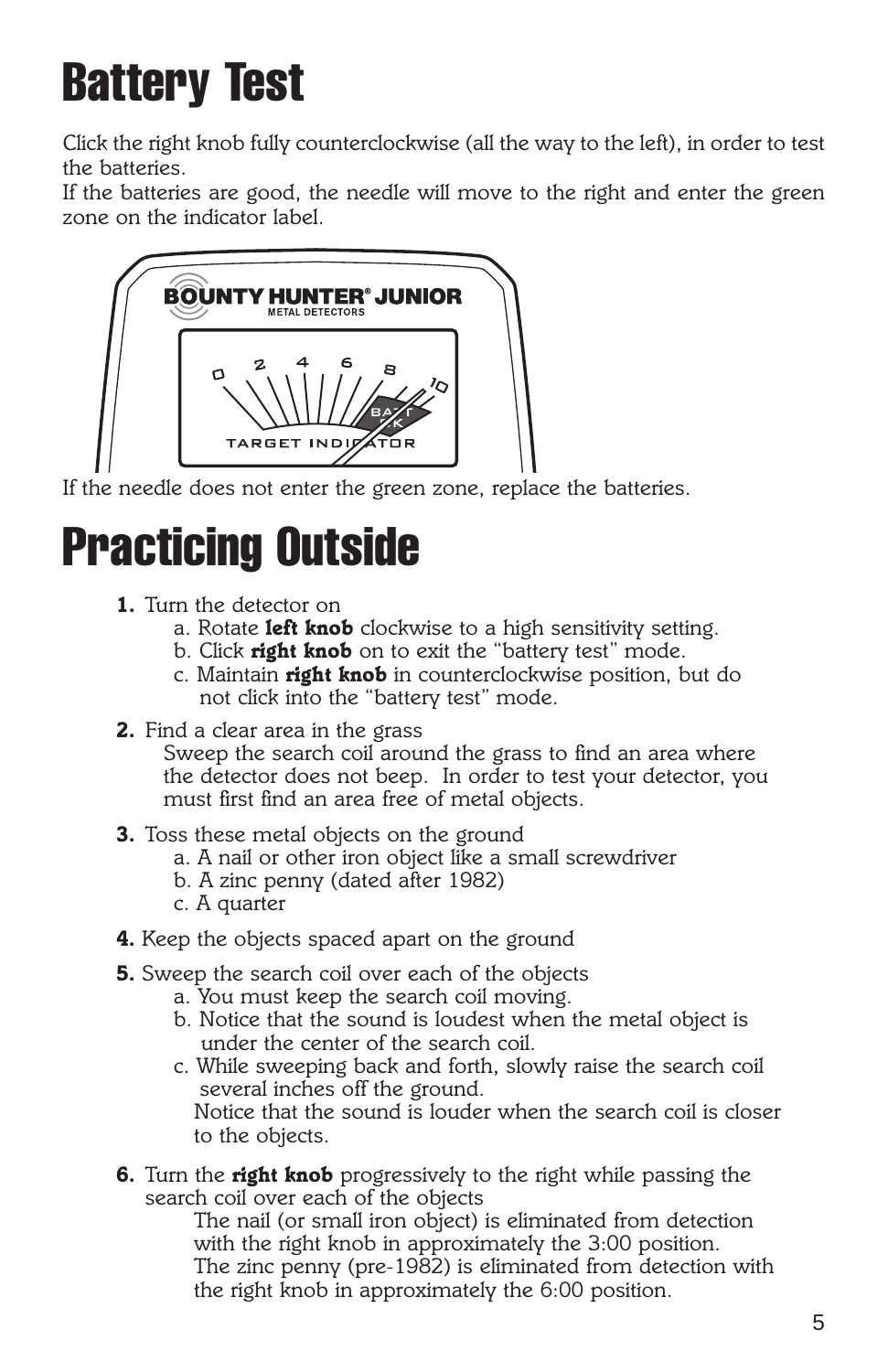## **Sensitivity and Target Elimination**

#### **Adjusting Sensitivity**

*The left knob clicks on to power the detector on.*

*After turning on, the left knob is used to control the detector's sensitivity level. In the 100% clockwise position, the detector is at maximum sensitivity. At this level, the detector will detect a coin-sized object, like a quarter, up to 5" away from the coil. Very large metal objects will be detected up to one and one-half feet from the search coil at maximum sensitivity.*

*Reduce the sensitivity if the detector chatters or emits false signals; your detector is probably reacting to electromagnetic interference.*

### **Target Elimination**

*The right knob is used to eliminate unwanted metals from detection.*

*For instance, you may be searching for coins, and want to eliminate objects like nails, bolts, or pull-tabs from detection.*

*As you turn the right knob clockwise, you progressively eliminate different types of metals from detection. As you rotate the right knob, you first eliminate iron objects from detection. Iron objects include nails, bolts, old cans, and tools. Next, you eliminate nickels, pull-tabs, and finally zinc pennies.*

*Gold is also eliminated from detection with the right knob. First smaller gold objects are eliminated; as you rotate the knob further, larger gold objects are eliminated. Silver objects, like high-value coins, are not eliminated from detection.*

*Refer to this scale for the relative positions at which different types of metals are eliminated from detection:*

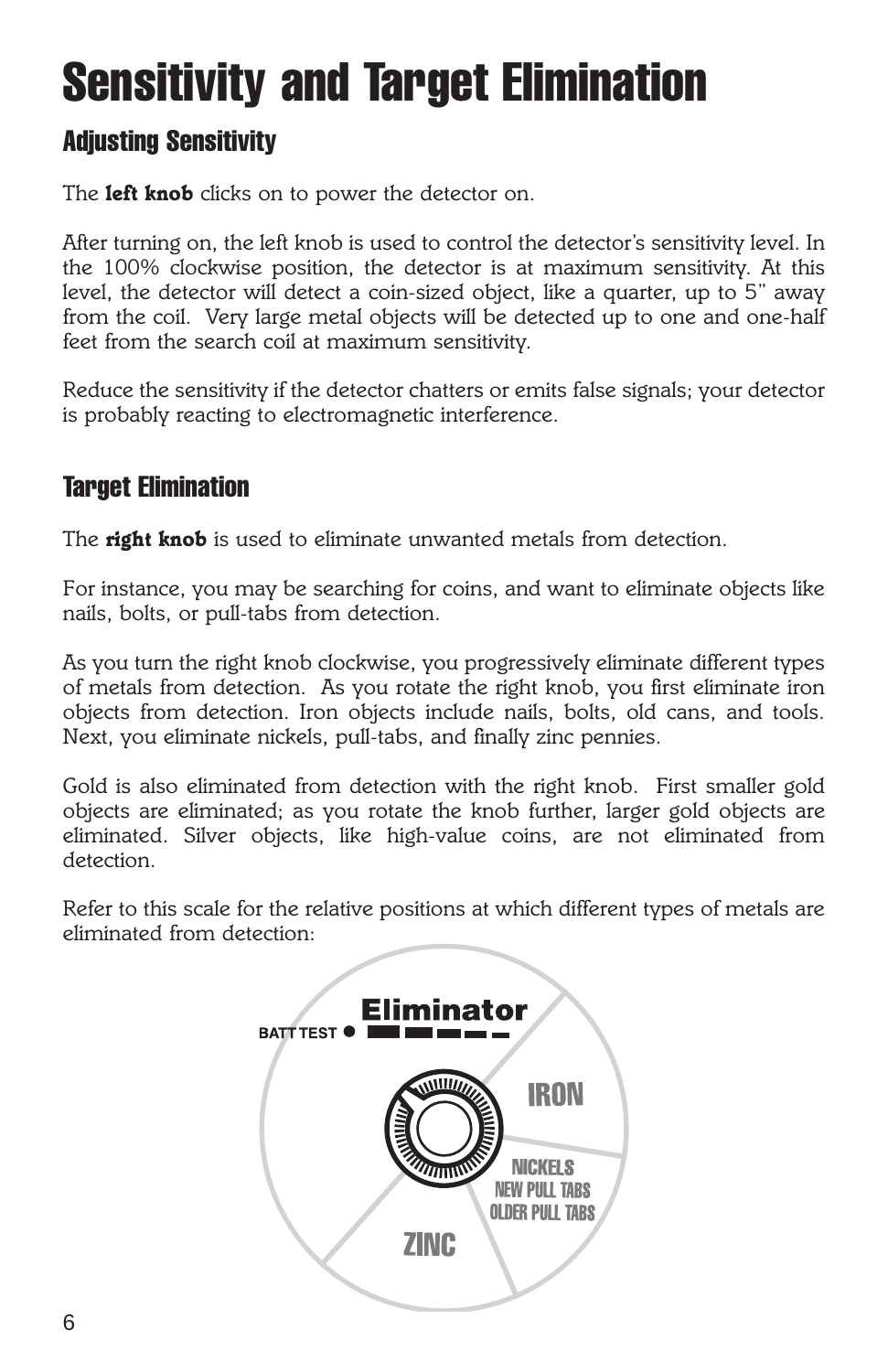## **Operation in the Field**

*Sweep the search coil from side to side, in slow, overlapping motions. Keep the search coil parallel to the ground. Keep search coil 1/2" off the ground and try not to make contact with the ground.*

*Try not to lift the search coil at the end of your sweeps. This may be difficult for younger children, but the closer the search coil is to the ground throughout the sweep, the more likely you are to find buried metal objects.*

*Keep the left knob in the maximum sensitivity setting possible. Click the right knob on and start searching with it in the fully counterclockwise position.*

*You may want to move the right knob during your search, depending on what you find. For instance, if you start searching with the right knob to the left(but not in battery test mode), you will detect all types of metal objects. If you find that you are in a trashy area, and wish to eliminate unwanted objects from detection, sweep the search coil over an undesirable object while turning the knob. Find the knob setting at which certain types of metals are eliminated, and adjust your settings accordingly.* 

*CAUTION: Gold rings can be eliminated from detection along with pull-tabs. Be aware that some desirable objects, like nickels and gold, are eliminated from detection in the middle of the range. Gold rings have a metallic signature similar to pull-tabs; nickels have a metallic signature similar to some newer pull tabs. It requires practice and patience to understand what types of objects are eliminated at each setting.*

#### **Pinpointing**

*Accurate pinpointing takes practice and is best accomplished by "X-ing" the suspected target area.*

- *1. Once a buried target is identified by a good tone response, continue sweeping the coil over the target in a narrowing side to side pattern.*
- *2. Take visual note of the place on the ground where the "beep" occurs as you move the coil slowly from side to side.*
- *3. Stop the coil directly over this spot on the ground.*
- *4. Now move the coil straight forward and straight back towards you a couple of times.*
- *5. Again make visual note of the spot on the ground at which the "beep" occurs.*
- *6. If needed, "X" the target at different angles to "zero in" on the exact spot on the ground at which the "beep" occurs.*

**REMEMBER:** *The detector will beep just as the search coil passes over the buried object.*

*If you have difficulty pinpointing very strong signals, try lifting the coil higher off the ground until a weaker, but more concise, signal is heard. For very weak signals, try moving the coil in short quick sweeps, closer to the ground.*